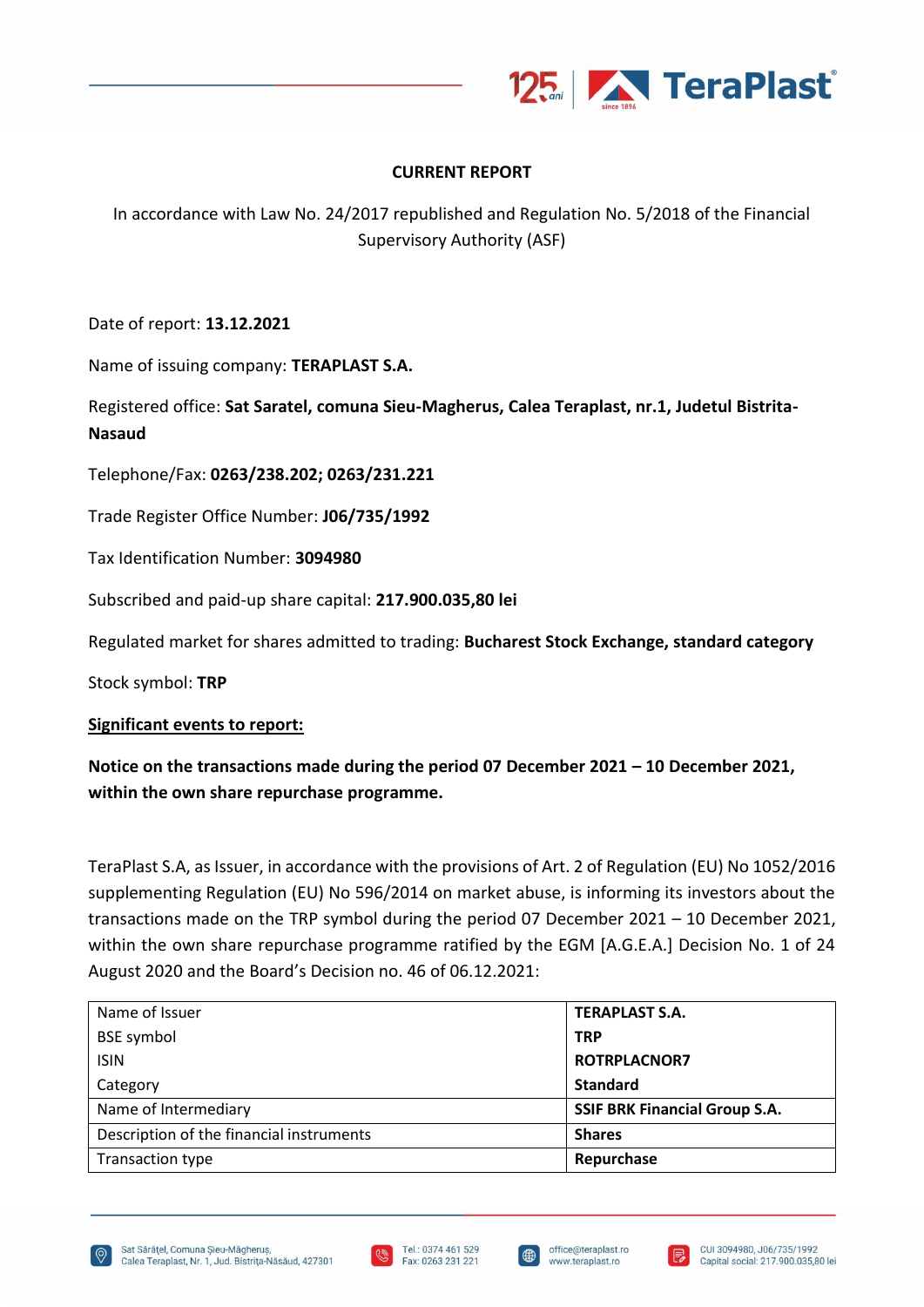

| Details on carrying out the transaction orders corresponding to   | During the transaction session |
|-------------------------------------------------------------------|--------------------------------|
| the repurchase                                                    |                                |
| Total number of shares repurchased during the period              | 240,000 shares                 |
| 07 December – 10 December 2021                                    |                                |
| Total value of transactions conducted during the reporting period | 258.000 lei                    |
| 07 December – 10 December 2021                                    |                                |
| Total number of shares repurchased since the beginning of the     | 240,000 shares                 |
| repurchase period                                                 |                                |
| Total value of transactions conducted since the beginning of the  | 258.000 lei                    |
| repurchase programme                                              |                                |

Summary of transactions during the period 07 December 2021 – 10 December 2021:

| <b>Transaction date</b> | <b>Transaction</b><br>nature | <b>Transaction</b><br>volume | <b>Weighted average</b><br>price (RON) | <b>Transaction value</b><br>(RON) |  |
|-------------------------|------------------------------|------------------------------|----------------------------------------|-----------------------------------|--|
| 08.12.2021              | Repurchase                   | 80,000                       | 1.0800                                 | 86.400,00                         |  |
| 09.12.2021              | Repurchase                   | 80.000                       | 1.0800                                 | 86.400,00                         |  |
| 10.12.2021              | Repurchase                   | 80,000                       | 1.0600                                 | 84.800,00                         |  |

Detailed transactions during the period 07 December 2021 – 10 December 2021:

| Symbol     | <b>ISIN</b>  | <b>Market</b> | Date       | <b>Time</b> | Volume | <b>Price</b> | Value     |
|------------|--------------|---------------|------------|-------------|--------|--------------|-----------|
| <b>TRP</b> | ROTRPLACNOR7 | <b>REGS</b>   | 08.12.2021 | 11:07:38    | 27.927 | 1.0800       | 30.159,00 |
| <b>TRP</b> | ROTRPLACNOR7 | <b>REGS</b>   | 08.12.2021 | 11:07:38    | 500    | 1.0800       | 540,00    |
| <b>TRP</b> | ROTRPLACNOR7 | <b>REGS</b>   | 08.12.2021 | 11:07:38    | 1.000  | 1.0800       | 1.080,00  |
| <b>TRP</b> | ROTRPLACNOR7 | <b>REGS</b>   | 08.12.2021 | 11:07:38    | 10.000 | 1.0800       | 10.800,00 |
| <b>TRP</b> | ROTRPLACNOR7 | <b>REGS</b>   | 08.12.2021 | 11:07:38    | 500    | 1.0800       | 540,00    |
| TRP        | ROTRPLACNOR7 | <b>REGS</b>   | 08.12.2021 | 11:24:59    | 39.724 | 1.0800       | 42.901,92 |
| <b>TRP</b> | ROTRPLACNOR7 | <b>REGS</b>   | 08.12.2021 | 11:28:03    | 351    | 1.0800       | 379,08    |
| <b>TRP</b> | ROTRPLACNOR7 | <b>REGS</b>   | 09.12.2021 | 10:14:28    | 10.200 | 1.0800       | 11.016,00 |
| <b>TRP</b> | ROTRPLACNOR7 | <b>REGS</b>   | 09.12.2021 | 10:16:36    | 10.000 | 1.0800       | 10.800,00 |
| <b>TRP</b> | ROTRPLACNOR7 | <b>REGS</b>   | 09.12.2021 | 10:17:21    | 2.000  | 1.0800       | 2.160,00  |
| <b>TRP</b> | ROTRPLACNOR7 | <b>REGS</b>   | 09.12.2021 | 10:17:44    | 10.000 | 1.0800       | 10.800,00 |
| <b>TRP</b> | ROTRPLACNOR7 | <b>REGS</b>   | 09.12.2021 | 10:17:59    | 400    | 1.0800       | 432,00    |
| <b>TRP</b> | ROTRPLACNOR7 | <b>REGS</b>   | 09.12.2021 | 10:18:08    | 4.630  | 1.0800       | 5.000,40  |
| <b>TRP</b> | ROTRPLACNOR7 | <b>REGS</b>   | 09.12.2021 | 10:18:16    | 9.500  | 1.0800       | 10.260,00 |
| <b>TRP</b> | ROTRPLACNOR7 | <b>REGS</b>   | 09.12.2021 | 10:18:50    | 11.750 | 1.0800       | 12.690,00 |
| <b>TRP</b> | ROTRPLACNOR7 | <b>REGS</b>   | 09.12.2021 | 10:19:18    | 5.000  | 1.0800       | 5.400,00  |
| <b>TRP</b> | ROTRPLACNOR7 | <b>REGS</b>   | 09.12.2021 | 10:19:32    | 10.000 | 1.0800       | 10.800,00 |
| <b>TRP</b> | ROTRPLACNOR7 | <b>REGS</b>   | 09.12.2021 | 10:19:55    | 650    | 1.0800       | 702,00    |